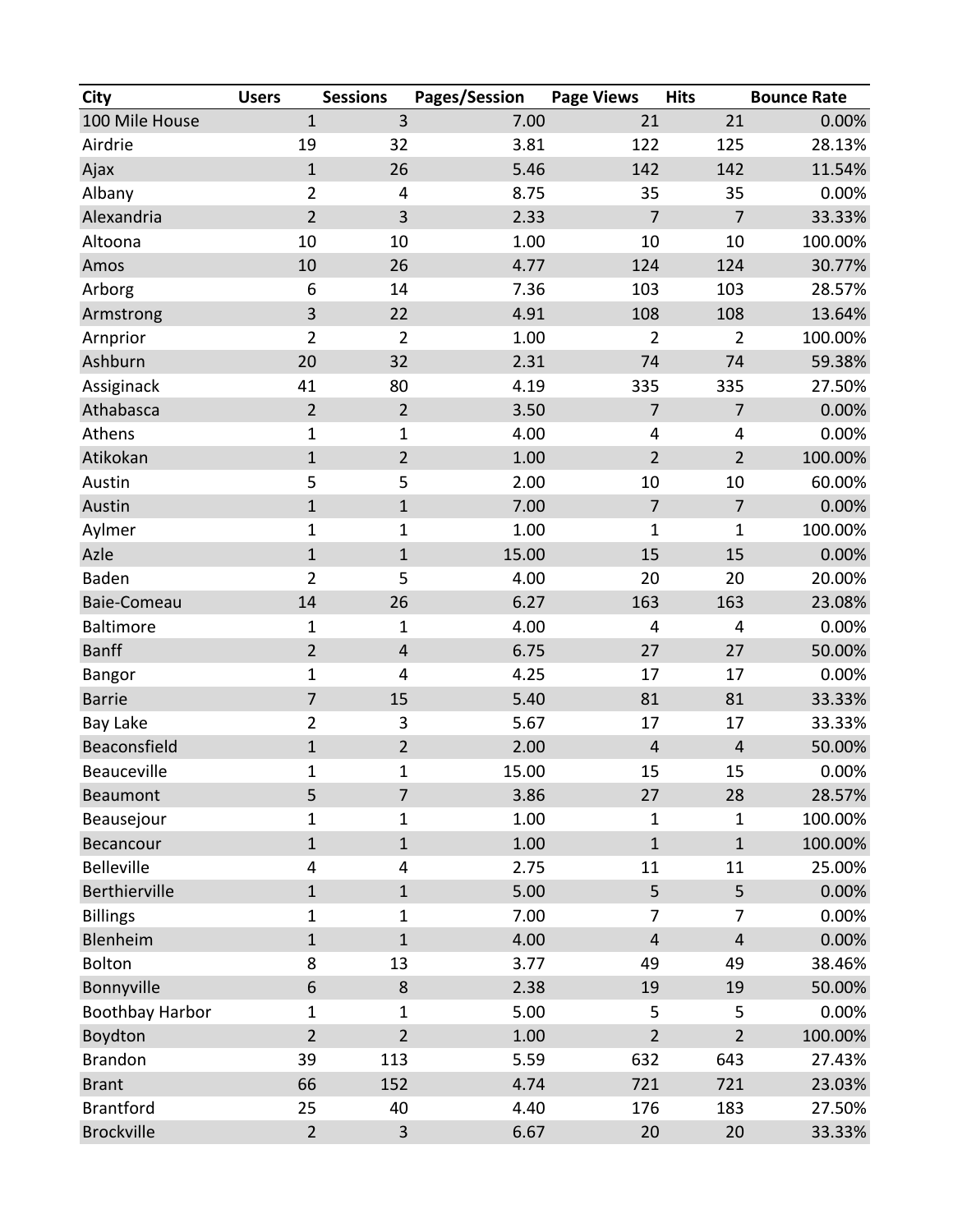| <b>Brooklyn Park</b>       | 1              | $\overline{2}$ | 8.50  | 17                      | 17               | 0.00%   |
|----------------------------|----------------|----------------|-------|-------------------------|------------------|---------|
| Buckland No. 491           | $\mathbf{1}$   | $\mathbf{1}$   | 1.00  | $\mathbf 1$             | $\mathbf{1}$     | 100.00% |
| <b>Buffalo</b>             | 7              | 18             | 2.28  | 41                      | 41               | 50.00%  |
| <b>Burlington</b>          | 5              | 8              | 4.13  | 33                      | 33               | 62.50%  |
| Burnaby                    | $\overline{2}$ | $\overline{2}$ | 8.00  | 16                      | 16               | 0.00%   |
| <b>Burns Lake</b>          | $\mathbf{1}$   | $\mathbf{1}$   | 57.00 | 57                      | 57               | 0.00%   |
| Calgary                    | 1408           | 3101           | 3.73  | 11561                   | 11776            | 40.47%  |
| Cambridge                  | 6              | 8              | 3.75  | 30                      | 30               | 12.50%  |
| Campbell River             | $\mathbf{1}$   | $\mathbf 1$    | 1.00  | $\mathbf 1$             | 1                | 100.00% |
| Camrose                    | 3              | 22             | 10.68 | 235                     | 235              | 13.64%  |
| Canmore                    | $\overline{2}$ | $\overline{2}$ | 2.00  | 4                       | 4                | 50.00%  |
| Carlyle                    | $\overline{2}$ | $\overline{2}$ | 3.00  | 6                       | 6                | 0.00%   |
| Central Islip              | $\mathbf{1}$   | $\mathbf{1}$   | 2.00  | $\overline{2}$          | $\overline{2}$   | 0.00%   |
| <b>Central Manitoulin</b>  | $\mathbf{1}$   | $\mathbf{1}$   | 1.00  | $\mathbf{1}$            | $\mathbf 1$      | 100.00% |
| Charlotte                  | $\overline{2}$ | 3              | 3.00  | 9                       | 9                | 0.00%   |
| Chase                      | $\mathbf 1$    | $\mathbf 1$    | 1.00  | $\mathbf 1$             | $\mathbf{1}$     | 100.00% |
| Chateauguay                | 4              | 6              | 3.17  | 19                      | 28               | 50.00%  |
| Chatham                    | $\overline{7}$ | 26             | 4.88  | 127                     | 127              | 19.23%  |
| Chester                    | $\overline{2}$ | 4              | 3.75  | 15                      | 15               | 25.00%  |
| Chestermere                | $\overline{2}$ | $\overline{2}$ | 3.50  | $\overline{7}$          | $\overline{7}$   | 0.00%   |
| Cheyenne                   | $\mathbf{1}$   | $\mathbf 1$    | 1.00  | $\overline{1}$          | $\mathbf 1$      | 100.00% |
| Chibougamau                | 22             | 27             | 3.22  | 87                      | 90               | 44.44%  |
| Chicago                    | 9              | 11             | 3.91  | 43                      | 49               | 36.36%  |
| Chicopee                   | $\mathbf{1}$   | $\mathbf{1}$   | 4.00  | 4                       | $\overline{4}$   | 0.00%   |
| Chilliwack                 | 4              | 5              | 3.60  | 18                      | 18               | 20.00%  |
| Clayton                    | $\mathbf{1}$   | $\mathbf{1}$   | 2.00  | $\overline{2}$          | $\overline{2}$   | 0.00%   |
| Cleveland                  | $\mathbf{1}$   | $\mathbf{1}$   | 13.00 | 13                      | 13               | 0.00%   |
| Clifton                    | $\mathbf 1$    | $\mathbf 1$    | 2.00  | $\overline{2}$          | $\overline{2}$   | 0.00%   |
| Cloquet                    | $\mathbf 1$    | 3              | 4.00  | 12                      | 12               | 33.33%  |
| Cobourg                    | $\overline{2}$ | $\overline{2}$ | 1.50  | 3                       | 3                | 50.00%  |
| Cochrane                   | 18             | 29             | 3.72  | 108                     | 108              | 41.38%  |
| Cold Lake                  | $\bf 8$        | 21             | 2.90  | 61                      | 61               | 52.38%  |
| Coldwater                  | $\mathbf{1}$   | 1              | 5.00  | 5                       | 5                | 0.00%   |
| College                    | $\mathbf 1$    | $\mathbf{1}$   | 6.00  | 6                       | $\boldsymbol{6}$ | 0.00%   |
| Collingwood                | $\mathbf{1}$   | 1              | 2.00  | $\overline{2}$          | $\overline{2}$   | 0.00%   |
| Columbus                   | $\overline{2}$ | $\overline{2}$ | 3.50  | $\overline{7}$          | $\overline{7}$   | 50.00%  |
| Colwood                    | $\overline{2}$ | $\overline{2}$ | 4.00  | 8                       | 8                | 0.00%   |
| <b>Conception Bay Sout</b> | $\mathbf 1$    | $\overline{2}$ | 13.00 | 26                      | 26               | 0.00%   |
| Coquitlam                  | 3              | 4              | 1.75  | 7                       | 7                | 50.00%  |
| Cordova Bay                | $\mathbf{1}$   | $\mathbf{1}$   | 3.00  | 3                       | 3                | 0.00%   |
| Cornwall                   | 69             | 162            | 3.59  | 582                     | 602              | 33.33%  |
| Courtenay                  | $\mathbf 1$    | $\mathbf{1}$   | 11.00 | 11                      | 11               | 0.00%   |
| Cranbrook                  | $\mathbf 1$    | $\overline{2}$ | 2.50  | 5                       | 5                | 0.00%   |
| Creighton                  | $\mathbf{1}$   | $\mathbf{1}$   | 4.00  | $\overline{\mathbf{4}}$ | $\overline{4}$   | 0.00%   |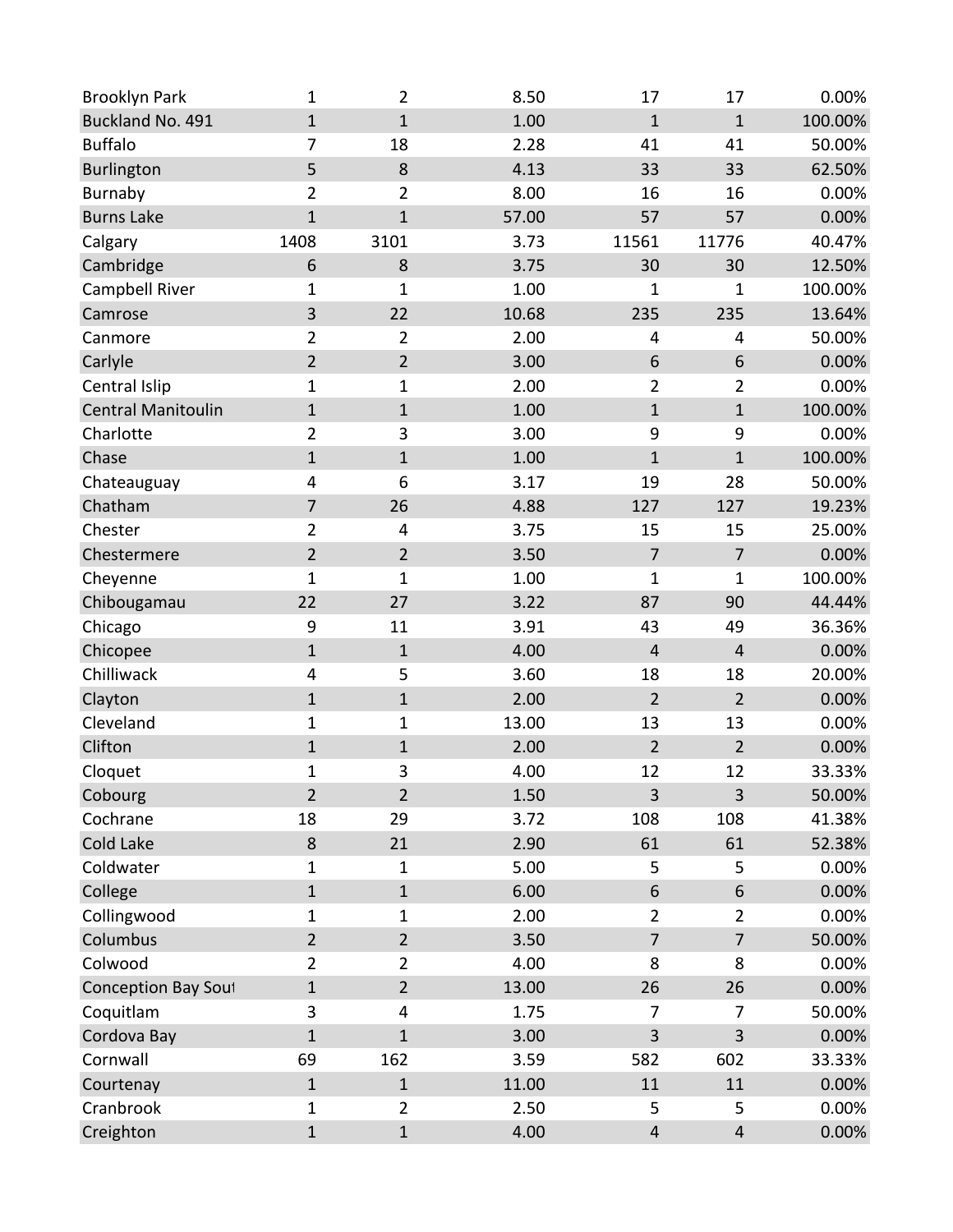| <b>Dallas</b>           | 3                       | 8                | 3.25  | 26                      | 26             | 0.00%   |
|-------------------------|-------------------------|------------------|-------|-------------------------|----------------|---------|
| Dartmouth               | $\overline{2}$          | $\overline{2}$   | 2.00  | $\overline{\mathbf{4}}$ | $\overline{4}$ | 50.00%  |
| Dauphin                 | 12                      | 24               | 4.79  | 115                     | 115            | 33.33%  |
| Dawson City             | $\overline{2}$          | 3                | 5.00  | 15                      | 15             | 0.00%   |
| Delta                   | $\overline{\mathbf{4}}$ | 5                | 7.00  | 35                      | 35             | 20.00%  |
| <b>Des Moines</b>       | $\mathbf{1}$            | $\mathbf 1$      | 1.00  | $\mathbf 1$             | $\mathbf 1$    | 100.00% |
| Detroit                 | 8                       | 12               | 1.83  | 22                      | 22             | 58.33%  |
| Didsbury                | $\mathbf 1$             | $\mathbf 1$      | 4.00  | $\overline{4}$          | $\overline{4}$ | 0.00%   |
| Digby                   | 1                       | $\mathbf 1$      | 12.00 | 12                      | 12             | 0.00%   |
| Dolbeau-Mistassini      | $\overline{2}$          | $\mathbf{3}$     | 2.00  | 6                       | 6              | 66.67%  |
| Drayton Valley          | $\overline{2}$          | $\overline{2}$   | 2.00  | 4                       | 4              | 0.00%   |
| Dryden                  | 32                      | 66               | 5.09  | 336                     | 336            | 16.67%  |
| Dublin                  | 5                       | 5                | 1.40  | 7                       | 7              | 80.00%  |
| Dugald                  | $\mathbf 1$             | $\overline{2}$   | 15.50 | 31                      | 31             | 0.00%   |
| Durham                  | $\mathbf{1}$            | $\mathbf{1}$     | 3.00  | 3                       | 3              | 0.00%   |
| <b>East Gwillimbury</b> | $\mathbf{1}$            | $\mathbf 1$      | 2.00  | $\overline{2}$          | $\overline{2}$ | 0.00%   |
| Edenwold No. 158        | $\mathbf{1}$            | $\mathbf 1$      | 1.00  | $\mathbf{1}$            | $\mathbf{1}$   | 100.00% |
| Edmonton                | 194                     | 355              | 4.81  | 1707                    | 1743           | 32.68%  |
| Edson                   | 4                       | 6                | 3.00  | 18                      | 18             | 50.00%  |
| El Reno                 | $\mathbf 1$             | $\overline{2}$   | 1.00  | $\overline{2}$          | $\overline{2}$ | 100.00% |
| <b>Elliot Lake</b>      | 9                       | 22               | 7.05  | 155                     | 155            | 22.73%  |
| Elora                   | $\mathbf 1$             | $\mathbf{1}$     | 1.00  | $\mathbf 1$             | $\mathbf 1$    | 100.00% |
| Emo                     | $\mathbf 1$             | 11               | 2.36  | 26                      | 26             | 36.36%  |
| Enola                   | $\overline{2}$          | $\overline{2}$   | 7.00  | 14                      | 14             | 0.00%   |
| Erin                    | $\overline{\mathbf{4}}$ | 6                | 4.50  | 27                      | 27             | 33.33%  |
| Espanola                | $\mathbf 1$             | $1\,$            | 1.00  | $\mathbf 1$             | $\mathbf 1$    | 100.00% |
| Essex                   | $\overline{2}$          | 3                | 15.67 | 47                      | 47             | 33.33%  |
| Esterhazy               | 6                       | 10               | 4.50  | 45                      | 45             | 20.00%  |
| Estevan                 | 11                      | 91               | 5.27  | 480                     | 483            | 28.57%  |
| <b>Fair Haven</b>       | $\overline{2}$          | 15               | 3.60  | 54                      | 54             | 26.67%  |
| Fairview                | 1                       | $\mathbf 1$      | 1.00  | $\mathbf{1}$            | $\mathbf{1}$   | 100.00% |
| Faribault               | $\mathbf 1$             | $\mathbf 1$      | 25.00 | 25                      | 25             | 0.00%   |
| <b>Farmington Hills</b> | 1                       | $\mathbf{1}$     | 1.00  | $\mathbf{1}$            | $\mathbf{1}$   | 100.00% |
| Fernie                  | $\mathbf{1}$            | $1\,$            | 3.00  | 3                       | 3              | 0.00%   |
| Flin Flon               | 7                       | $\overline{7}$   | 3.43  | 24                      | 24             | 57.14%  |
| Forest                  | $\overline{2}$          | $\overline{2}$   | 3.50  | $\overline{7}$          | $\overline{7}$ | 50.00%  |
| <b>Forest City</b>      | 4                       | 4                | 1.00  | $\overline{4}$          | 4              | 100.00% |
| <b>Forest Hills</b>     | $\mathbf 1$             | $\overline{3}$   | 4.67  | 14                      | 14             | 33.33%  |
| Fort Erie               | 1                       | $\mathbf{1}$     | 6.00  | 6                       | 6              | 0.00%   |
| <b>Fort Frances</b>     | 30                      | 46               | 6.35  | 292                     | 292            | 23.91%  |
| Fort McMurray           | 20                      | 29               | 4.59  | 133                     | 133            | 34.48%  |
| Fort Nelson             | $\mathsf{3}$            | $\overline{7}$   | 3.00  | 21                      | 21             | 14.29%  |
| Fort Saskatchewan       | 3                       | 3                | 6.33  | 19                      | 19             | 33.33%  |
| Fort St. John           | $9\,$                   | $\boldsymbol{9}$ | 2.89  | 26                      | 26             | 33.33%  |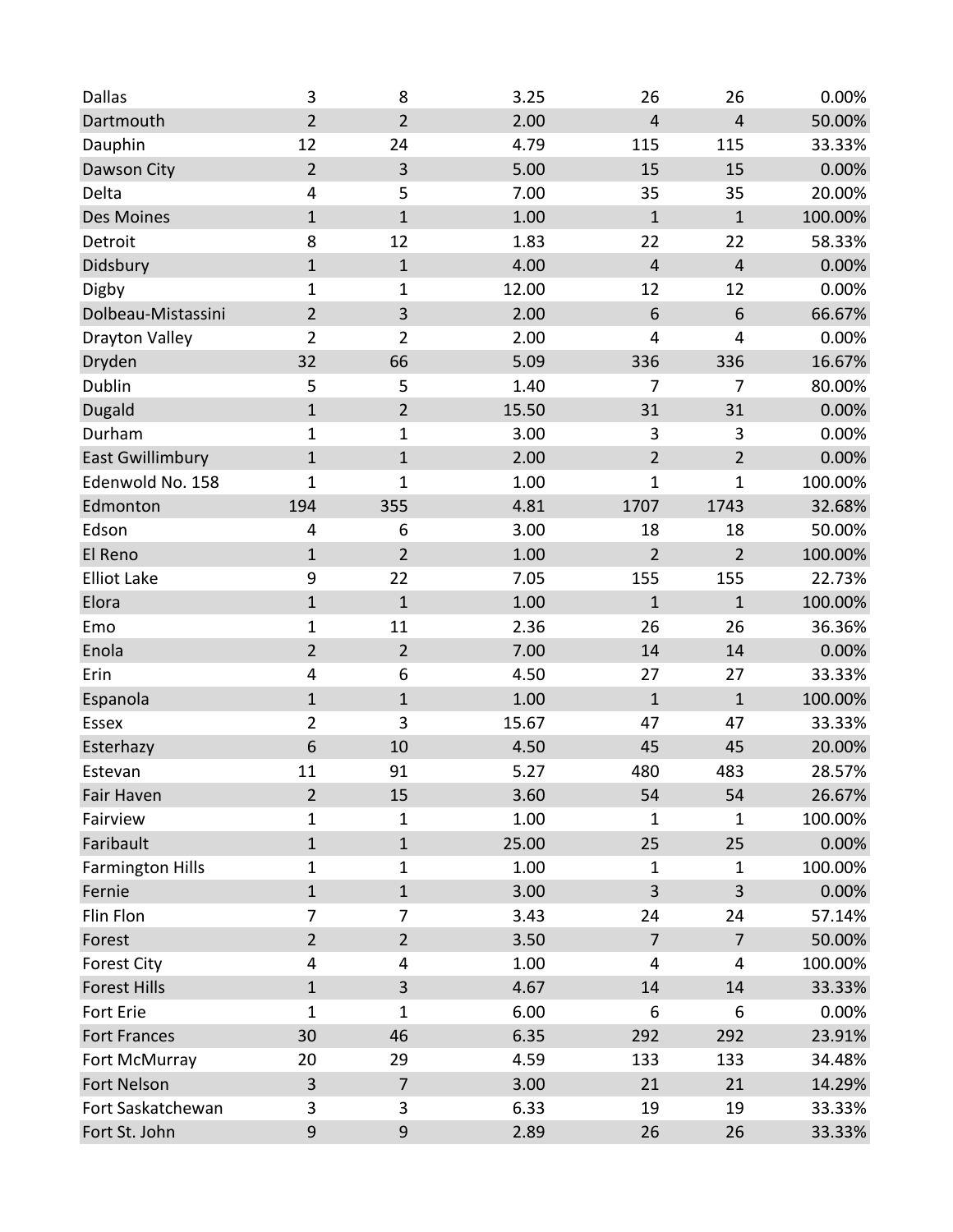| Fort Worth                | 1                       | 1                | 1.00  | $\mathbf{1}$            | $\mathbf{1}$            | 100.00% |
|---------------------------|-------------------------|------------------|-------|-------------------------|-------------------------|---------|
| <b>Four Corners</b>       | $\mathbf{1}$            | $\mathbf{1}$     | 4.00  | $\overline{\mathbf{4}}$ | $\overline{\mathbf{4}}$ | 0.00%   |
| Fredericton               | $\overline{2}$          | $\overline{2}$   | 3.00  | 6                       | 6                       | 50.00%  |
| Fulton                    | $\mathbf{1}$            | 3                | 5.00  | 15                      | 15                      | 0.00%   |
| Gatineau                  | 25                      | 36               | 3.31  | 119                     | 120                     | 41.67%  |
| Georgina                  | $\overline{\mathbf{4}}$ | $\overline{4}$   | 4.75  | 19                      | 30                      | 25.00%  |
| Glace Bay                 | 4                       | 9                | 5.89  | 53                      | 53                      | 11.11%  |
| Glencoe                   | 5                       | $\boldsymbol{6}$ | 9.67  | 58                      | 58                      | 0.00%   |
| Granby                    | $\mathbf{1}$            | $\mathbf 1$      | 1.00  | $\mathbf 1$             | $\mathbf{1}$            | 100.00% |
| <b>Grand Marais</b>       | $\mathbf{1}$            | $1\,$            | 1.00  | $\mathbf 1$             | $\mathbf 1$             | 100.00% |
| <b>Grande Prairie</b>     | $\overline{7}$          | 8                | 12.38 | 99                      | 99                      | 0.00%   |
| Gravenhurst               | $\overline{2}$          | 3                | 6.67  | 20                      | 20                      | 0.00%   |
| Graz                      | $\mathbf{1}$            | $\mathbf{1}$     | 3.00  | $\mathbf{3}$            | 3                       | 0.00%   |
| <b>Greater Napanee</b>    | $\mathbf{1}$            | $\mathbf{1}$     | 1.00  | $\mathbf 1$             | $\mathbf{1}$            | 100.00% |
| <b>Greater Sudbury</b>    | 79                      | 195              | 4.58  | 893                     | 932                     | 26.67%  |
| <b>Green Valley</b>       | $\mathbf 1$             | $\overline{2}$   | 3.00  | 6                       | 6                       | 50.00%  |
| Guelph                    | $\overline{2}$          | 16               | 2.38  | 38                      | 38                      | 43.75%  |
| Hagersville               | 22                      | 32               | 5.81  | 186                     | 186                     | 28.13%  |
| Halifax Regional Mur      | 25                      | 42               | 5.17  | 217                     | 217                     | 30.95%  |
| Hamilton                  | 32                      | 47               | 4.15  | 195                     | 195                     | 19.15%  |
| Hancock                   | $\mathbf{1}$            | $\mathbf{1}$     | 15.00 | 15                      | 15                      | 0.00%   |
| <b>Happy Valley-Goose</b> | 3                       | $\overline{3}$   | 2.33  | $\overline{7}$          | $\overline{7}$          | 33.33%  |
| Hawkesbury                | $\mathbf{1}$            | 1                | 3.00  | 3                       | 3                       | 0.00%   |
| <b>Hay River</b>          | $\overline{\mathbf{4}}$ | 6                | 2.83  | 17                      | 17                      | 50.00%  |
| Hermantown                | $\mathbf{1}$            | 1                | 1.00  | $\mathbf 1$             | $\mathbf{1}$            | 100.00% |
| <b>High Level</b>         | 3                       | 3                | 3.00  | $\boldsymbol{9}$        | 9                       | 33.33%  |
| <b>High Prairie</b>       | 3                       | 4                | 4.75  | 19                      | 19                      | 0.00%   |
| Hillsborough Townsl       | $\mathbf 1$             | $1\,$            | 6.00  | 6                       | 6                       | 0.00%   |
| Hinton                    | 3                       | 3                | 1.33  | 4                       | 4                       | 66.67%  |
| Hollywood                 | $\overline{2}$          | 5                | 5.80  | 29                      | 29                      | 0.00%   |
| Houston                   | 3                       | 8                | 4.50  | 36                      | 36                      | 12.50%  |
| Hudson                    | 3                       | 3                | 3.67  | 11                      | 11                      | 33.33%  |
| Humboldt                  | 8                       | 15               | 4.00  | 60                      | 60                      | 13.33%  |
| Huntsville                | $\sqrt{4}$              | 12               | 2.58  | 31                      | 31                      | 33.33%  |
| Indian Head               | 3                       | 4                | 2.50  | 10                      | 10                      | 0.00%   |
| Indio                     | $\mathbf{1}$            | 3                | 23.33 | 70                      | 70                      | 0.00%   |
| Ingersoll                 | 3                       | 10               | 2.10  | 21                      | 21                      | 60.00%  |
| Inuvik                    | 53                      | 83               | 4.29  | 356                     | 356                     | 26.51%  |
| Invermere                 | $\overline{2}$          | $\overline{2}$   | 11.00 | 22                      | 22                      | 0.00%   |
| Iqaluit                   | 20                      | 27               | 4.63  | 125                     | 125                     | 37.04%  |
| <b>Iroquois Falls</b>     | 50                      | 110              | 3.39  | 373                     | 373                     | 34.55%  |
| Irvine                    | $\mathbf 1$             | $\mathbf{1}$     | 3.00  | $\mathsf 3$             | $\overline{\mathbf{3}}$ | 0.00%   |
| Jasper                    | $\mathbf{1}$            | $\overline{2}$   | 7.50  | 15                      | 15                      | 0.00%   |
| Joliette                  | $\mathbf 1$             | $\mathbf 1$      | 2.00  | $\overline{2}$          | $\mathbf 2$             | 0.00%   |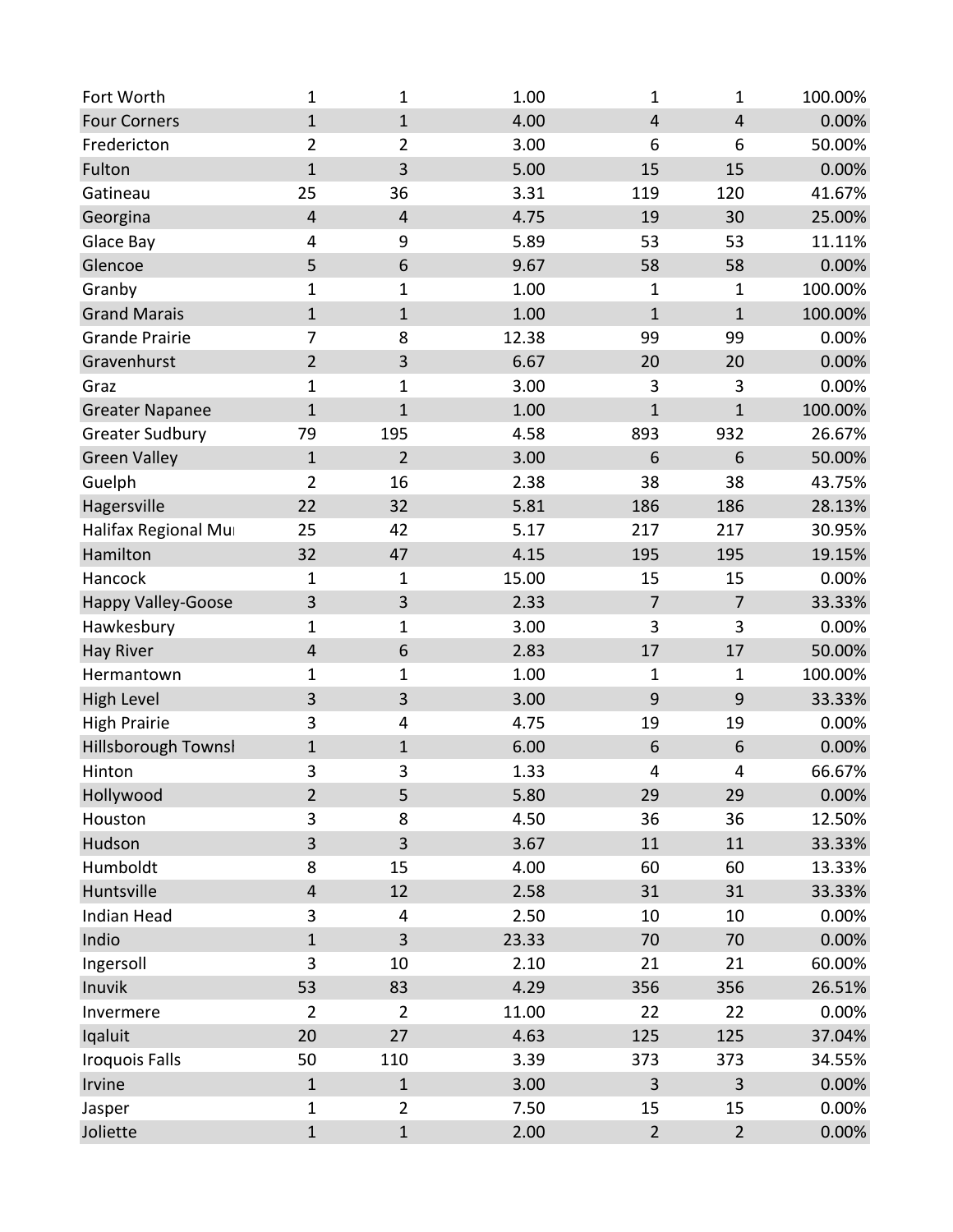| Kahnawake             | 73                      | 133            | 4.27  | 568                     | 568                     | 27.82%  |
|-----------------------|-------------------------|----------------|-------|-------------------------|-------------------------|---------|
| Kamloops              | 30                      | 55             | 5.44  | 299                     | 300                     | 40.00%  |
| Kamsack               | 3                       | $\overline{4}$ | 1.75  | 7                       | 7                       | 75.00%  |
| Kapuskasing           | $\overline{2}$          | $\overline{2}$ | 12.00 | 24                      | 24                      | 50.00%  |
| Kawartha Lakes        | 4                       | $\overline{7}$ | 2.71  | 19                      | 19                      | 57.14%  |
| Kelowna               | 11                      | 32             | 5.84  | 187                     | 187                     | 37.50%  |
| Kenora                | 45                      | 143            | 4.08  | 584                     | 584                     | 34.97%  |
| Kindersley            | 44                      | 59             | 5.64  | 333                     | 333                     | 22.03%  |
| Kingston              | 6                       | 18             | 4.11  | 74                      | 74                      | 22.22%  |
| Kitchener             | $\overline{2}$          | $\overline{3}$ | 3.67  | 11                      | 11                      | 33.33%  |
| Knoxville             | $\mathbf{1}$            | 6              | 3.00  | 18                      | 18                      | 33.33%  |
| Komoka                | $\mathbf{1}$            | $\mathbf{1}$   | 2.00  | $\overline{2}$          | $\overline{2}$          | 0.00%   |
| La Ronge              | 13                      | 53             | 4.23  | 224                     | 224                     | 45.28%  |
| La Tuque              | 12                      | 13             | 2.54  | 33                      | 33                      | 53.85%  |
| Lac du Bonnet         | $\mathbf{1}$            | 1              | 5.00  | 5                       | 5                       | 0.00%   |
| Lac la Biche          | 10                      | 16             | 3.81  | 61                      | 61                      | 43.75%  |
| Lacombe               | $\overline{2}$          | 3              | 1.00  | 3                       | 3                       | 100.00% |
| Lake Placid           | $\mathbf{1}$            | 6              | 1.00  | 6                       | 6                       | 100.00% |
| Langdon               | 6                       | 12             | 6.33  | 76                      | 76                      | 16.67%  |
| Langley Township      | $\overline{2}$          | $\overline{2}$ | 2.00  | $\overline{\mathbf{4}}$ | $\overline{\mathbf{4}}$ | 50.00%  |
| Las Vegas             | 3                       | 5              | 8.80  | 44                      | 44                      | 20.00%  |
| Laval                 | $\mathbf 1$             | $\mathbf{1}$   | 7.00  | $\overline{7}$          | $\overline{7}$          | 0.00%   |
| Lebanon               | $\mathbf{1}$            | $\mathbf 1$    | 5.00  | 5                       | 5                       | 0.00%   |
| Leduc                 | 13                      | 15             | 7.73  | 116                     | 116                     | 13.33%  |
| Lethbridge            | 25                      | 35             | 7.43  | 260                     | 278                     | 17.14%  |
| Levis                 | $\mathbf 1$             | $1\,$          | 5.00  | 5                       | 5                       | 0.00%   |
| Lillooet              | $\mathbf{1}$            | $\mathbf{1}$   | 3.00  | 3                       | 3                       | 0.00%   |
| Lincoln               | $\overline{2}$          | $\overline{4}$ | 3.75  | 15                      | 15                      | 25.00%  |
| Linkoping             | $\mathbf{1}$            | 1              | 4.00  | 4                       | 4                       | 0.00%   |
| <b>Little Current</b> | 11                      | 28             | 5.00  | 140                     | 140                     | 21.43%  |
| Lloydminster          | 31                      | 61             | 7.80  | 476                     | 488                     | 22.95%  |
| London                | 102                     | 193            | 4.76  | 919                     | 919                     | 33.16%  |
| London                | 1                       | $\mathbf 1$    | 17.00 | 17                      | 17                      | 0.00%   |
| Longueuil             | $\mathbf{1}$            | $\mathbf{1}$   | 4.00  | 4                       | 4                       | 0.00%   |
| Longview              | $\mathbf{1}$            | 1              | 3.00  | $\mathbf{3}$            | 3                       | 0.00%   |
| Los Angeles           | 3                       | 3              | 3.00  | $\boldsymbol{9}$        | 9                       | 33.33%  |
| Lowville              | $\overline{2}$          | $\overline{2}$ | 1.50  | 3                       | 3                       | 50.00%  |
| Lulea                 | $\overline{2}$          | $\overline{2}$ | 1.00  | $\overline{2}$          | $\overline{2}$          | 100.00% |
| Lundar                | $\mathbf{1}$            | $\mathbf{1}$   | 2.00  | $\overline{2}$          | $\overline{2}$          | 0.00%   |
| Macleod               | $\mathbf{1}$            | $\overline{2}$ | 4.00  | $\bf 8$                 | 8                       | 0.00%   |
| Malone                | $\mathbf{1}$            | $\overline{2}$ | 3.00  | 6                       | 12                      | 50.00%  |
| Maniwaki              | $\overline{\mathbf{4}}$ | $\overline{4}$ | 6.00  | 24                      | 24                      | 0.00%   |
| Maple Creek           | $\mathbf 1$             | 1              | 1.00  | $\mathbf 1$             | $\mathbf 1$             | 100.00% |
| Marathon              | $\overline{2}$          | $\overline{2}$ | 3.00  | $\boldsymbol{6}$        | 6                       | 0.00%   |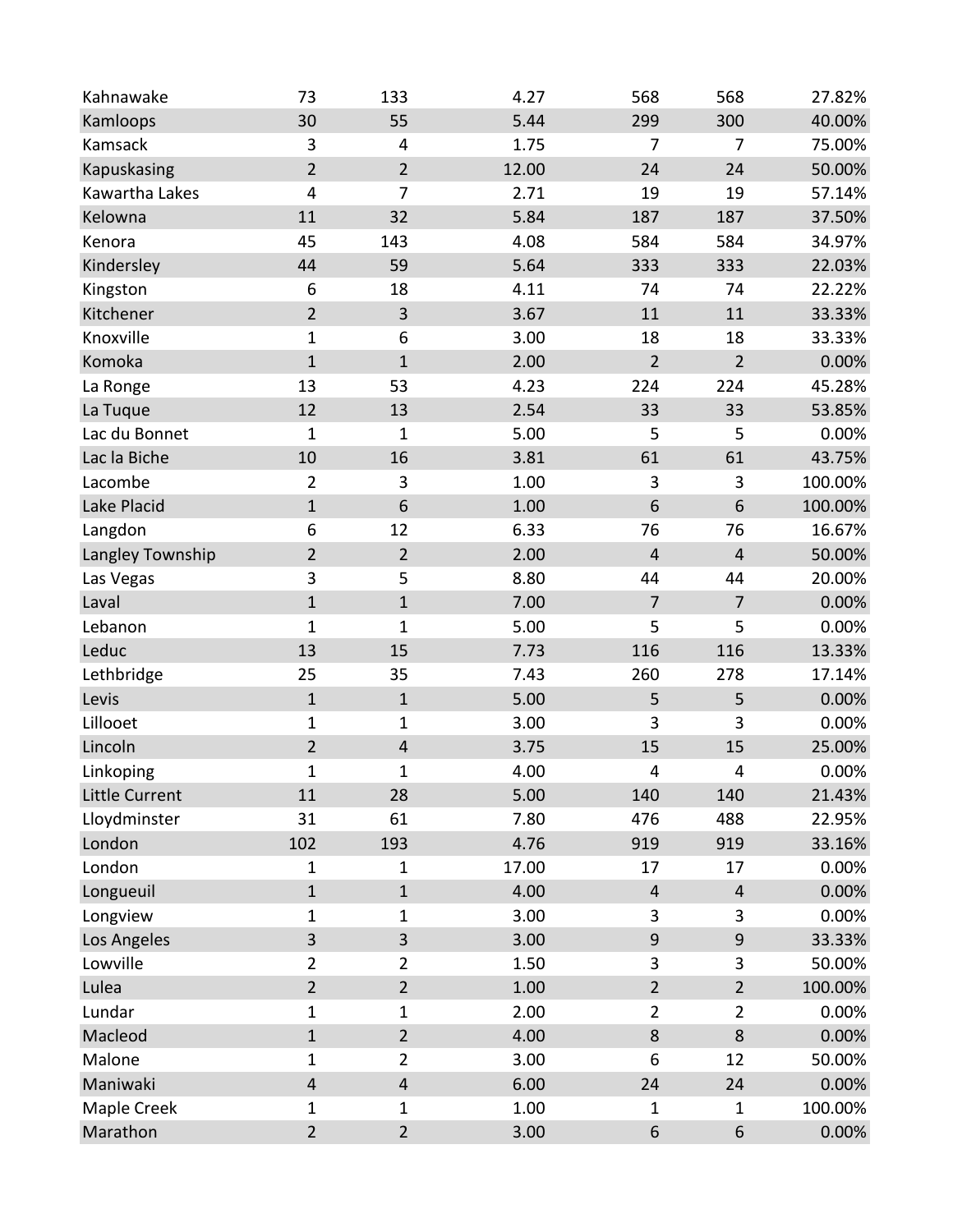| Markham              | $\mathbf{1}$            | $\mathbf{1}$            | 9.00  | 9              | 9                | 0.00%   |
|----------------------|-------------------------|-------------------------|-------|----------------|------------------|---------|
| Marmora and Lake     | $\mathbf{1}$            | $\mathbf{1}$            | 1.00  | $\mathbf{1}$   | $\overline{2}$   | 100.00% |
| Martensville         | 11                      | 34                      | 5.71  | 194            | 194              | 29.41%  |
| Massena              | $\overline{2}$          | $\overline{2}$          | 3.00  | 6              | 6                | 50.00%  |
| <b>Meadow Lake</b>   | 30                      | 35                      | 5.09  | 178            | 178              | 14.29%  |
| <b>Medicine Hat</b>  | 3                       | 6                       | 3.00  | 18             | 18               | 0.00%   |
| Melfort              | 3                       | 3                       | 5.00  | 15             | 15               | 66.67%  |
| Melville             | $\mathbf{1}$            | $\overline{\mathbf{4}}$ | 3.25  | 13             | 13               | 50.00%  |
| Memphis              | 1                       | $\mathbf 1$             | 3.00  | 3              | $\mathbf{3}$     | 0.00%   |
| Merrickville-Wolford | $\mathbf{1}$            | $\mathbf 1$             | 2.00  | $\overline{2}$ | $\mathbf{3}$     | 0.00%   |
| Merritt              | $\mathbf 1$             | $\mathbf{1}$            | 2.00  | $\overline{2}$ | $\overline{2}$   | 0.00%   |
| Middletown Townsh    | $\overline{2}$          | $\overline{2}$          | 7.00  | 14             | 14               | 50.00%  |
| Milton               | $\mathbf{1}$            | $\mathbf{1}$            | 3.00  | 3              | 3                | 0.00%   |
| Minneapolis          | 3                       | 3                       | 4.00  | 12             | 12               | 33.33%  |
| Minot                | 1                       | 6                       | 3.33  | 20             | 20               | 33.33%  |
| Miramichi            | $\overline{\mathbf{4}}$ | 19                      | 5.74  | 109            | 109              | 26.32%  |
| Mississauga          | 12                      | 21                      | 4.62  | 97             | 97               | 23.81%  |
| Mississippi Mills    | $\overline{2}$          | $\overline{2}$          | 15.50 | 31             | 31               | 0.00%   |
| Moncton              | $\overline{\mathbf{4}}$ | 6                       | 3.67  | 22             | 22               | 16.67%  |
| Monroeville          | $\mathbf 1$             | $\mathbf 1$             | 1.00  | $\mathbf 1$    | $\mathbf 1$      | 100.00% |
| Mont-Laurier         | 5                       | 6                       | 2.50  | 15             | 15               | 33.33%  |
| Montreal             | 142                     | 229                     | 4.09  | 936            | 944              | 30.13%  |
| Moose Creek          | 1                       | 1                       | 1.00  | $\mathbf 1$    | $\mathbf{1}$     | 100.00% |
| Moose Jaw            | 9                       | 17                      | 8.53  | 145            | 145              | 23.53%  |
| Moosonee             | 115                     | 220                     | 4.06  | 894            | 942              | 35.45%  |
| Morden               | $\overline{2}$          | $\overline{3}$          | 9.00  | 27             | 27               | 0.00%   |
| Morristown           | $\mathbf{1}$            | $\overline{2}$          | 3.50  | 7              | 7                | 50.00%  |
| Nanaimo              | $\mathbf 1$             | $\overline{4}$          | 6.75  | 27             | 27               | 0.00%   |
| Nashville            | 1                       | 1                       | 2.00  | $\overline{2}$ | $\overline{2}$   | 0.00%   |
| Nassau               | $\mathbf{1}$            | $\mathbf{1}$            | 3.00  | 3              | 3                | 0.00%   |
| Neepawa              | $\overline{2}$          | 3                       | 21.33 | 64             | 64               | 33.33%  |
| Nelson               | $\overline{\mathbf{4}}$ | 5                       | 3.40  | 17             | 17               | 40.00%  |
| New Glasgow          | 1                       | $\overline{2}$          | 12.50 | 25             | 25               | 0.00%   |
| New Tecumseth        | 5                       | 8                       | 3.88  | 31             | 31               | 50.00%  |
| New York             | 27                      | 43                      | 2.79  | 120            | 124              | 41.86%  |
| Newmarket            | $\overline{2}$          | $\overline{4}$          | 3.75  | 15             | 15               | 50.00%  |
| Newport              | 1                       | $\mathbf{1}$            | 5.00  | 5              | 5                | 0.00%   |
| Niagara Falls        | $\overline{\mathbf{4}}$ | $\overline{4}$          | 1.75  | $\overline{7}$ | $\overline{7}$   | 50.00%  |
| Niagara Falls        | 1                       | 3                       | 4.33  | 13             | 13               | 0.00%   |
| Niagara-on-the-Lake  | 5                       | 6                       | 2.00  | 12             | 12               | 66.67%  |
| Nipawin              | 3                       | 3                       | 5.33  | 16             | 16               | 0.00%   |
| Nisku                | 3                       | 3                       | 2.00  | 6              | $\boldsymbol{6}$ | 33.33%  |
| Niverville           | 1                       | 1                       | 5.00  | 5              | 5                | 0.00%   |
| Norquay              | $\overline{2}$          | 10                      | 4.60  | 46             | 46               | 30.00%  |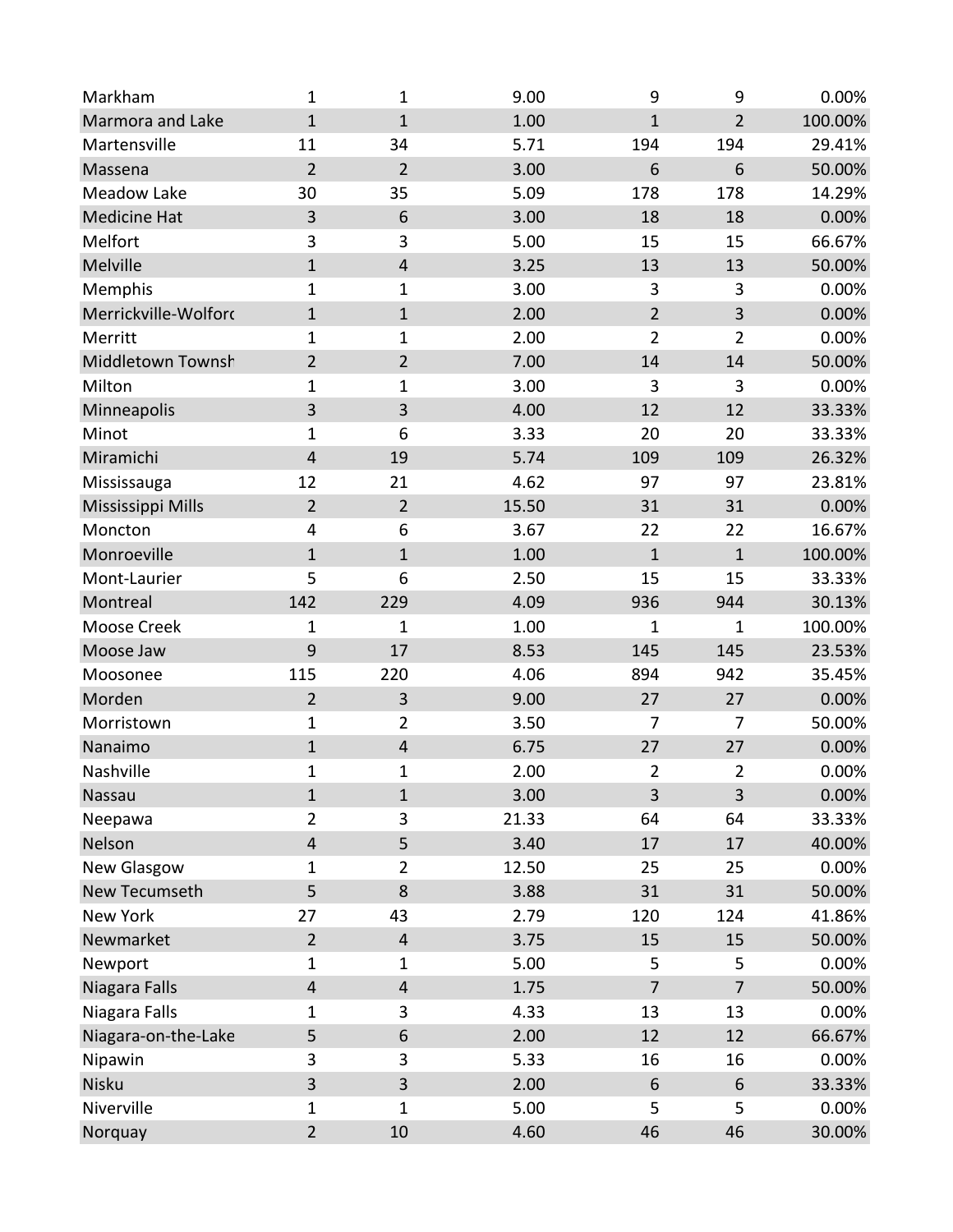| North Battleford     | 161                     | 257            | 4.70  | 1209           | 1224           | 34.63%  |
|----------------------|-------------------------|----------------|-------|----------------|----------------|---------|
| North Bay            | 19                      | 36             | 2.44  | 88             | 89             | 33.33%  |
| North Qu'Appelle No  | 3                       | 6              | 5.33  | 32             | 32             | 50.00%  |
| North Vancouver      | $\overline{2}$          | 3              | 1.67  | 5              | 5              | 66.67%  |
| Oak Bay              | $\mathbf{1}$            | $\mathbf 1$    | 4.00  | 4              | 4              | 0.00%   |
| Oakville             | $\mathbf 1$             | $\mathbf{1}$   | 14.00 | 14             | 14             | 0.00%   |
| Odenton              | 1                       | $\mathbf 1$    | 6.00  | 6              | 6              | 0.00%   |
| Okotoks              | $\,$ 6 $\,$             | 11             | 8.27  | 91             | 91             | 27.27%  |
| Oliver               | $\mathbf{1}$            | $\overline{2}$ | 6.00  | 12             | 12             | 0.00%   |
| Orangeville          | 5                       | 16             | 4.56  | 73             | 73             | 25.00%  |
| Orillia              | $\overline{2}$          | $\overline{2}$ | 2.00  | 4              | 4              | 50.00%  |
| Ottawa               | 229                     | 352            | 3.92  | 1381           | 1390           | 34.94%  |
| Ottawa               | 1                       | $\mathbf{1}$   | 4.00  | 4              | 4              | 0.00%   |
| Outlook              | $\overline{2}$          | $\overline{2}$ | 10.50 | 21             | 21             | 0.00%   |
| Parksville           | $\overline{2}$          | 5              | 2.60  | 13             | 13             | 60.00%  |
| Parry Sound          | $\overline{2}$          | $\overline{2}$ | 2.50  | 5              | 5              | 0.00%   |
| Patras               | 1                       | 5              | 2.20  | 11             | 11             | 40.00%  |
| Peace River          | $\sqrt{4}$              | $\bf 8$        | 3.25  | 26             | 26             | 25.00%  |
| Pelham               | 1                       | $\overline{2}$ | 2.00  | 4              | 4              | 50.00%  |
| Pembroke             | $\mathbf 1$             | $1\,$          | 1.00  | $\mathbf 1$    | $\mathbf 1$    | 100.00% |
| Penticton            | $\mathbf{1}$            | $\mathbf 1$    | 1.00  | $\mathbf{1}$   | $\mathbf{1}$   | 100.00% |
| Peoria               | $\mathbf 1$             | $\mathbf{1}$   | 4.00  | $\sqrt{4}$     | $\sqrt{4}$     | 0.00%   |
| Peterborough         | $\mathbf{1}$            | $\mathbf 1$    | 2.00  | $\overline{2}$ | $\overline{2}$ | 0.00%   |
| Philadelphia         | $\mathbf{1}$            | $\mathbf{1}$   | 1.00  | $\mathbf 1$    | $\mathbf 1$    | 100.00% |
| Pickering            | 3                       | 8              | 1.38  | 11             | 11             | 75.00%  |
| <b>Pincher Creek</b> | $\mathbf 1$             | $\mathbf{1}$   | 1.00  | $\mathbf 1$    | $\mathbf 1$    | 100.00% |
| Pireas               | $\mathbf{1}$            | $\mathbf{1}$   | 1.00  | $\mathbf 1$    | $\mathbf{1}$   | 100.00% |
| Plattsburgh          | $\overline{2}$          | $\overline{2}$ | 1.50  | $\mathsf{3}$   | $\overline{3}$ | 50.00%  |
| Pointe-a-la-Croix    | $\mathbf{1}$            | $\overline{2}$ | 3.50  | 7              | 7              | 50.00%  |
| Ponoka               | $\overline{7}$          | 12             | 5.25  | 63             | 63             | 16.67%  |
| Port Alberni         | 1                       | 4              | 5.75  | 23             | 23             | 0.00%   |
| Port Colborne        | 6                       | $\bf 8$        | 4.38  | 35             | 35             | 50.00%  |
| Port Coquitlam       | 3                       | 9              | 2.67  | 24             | 24             | 55.56%  |
| Port Hope            | 6                       | 6              | 3.17  | 19             | 19             | 33.33%  |
| Portage la Prairie   | 22                      | 29             | 9.21  | 267            | 267            | 31.03%  |
| Powerview-Pine Fall  | 19                      | 25             | 4.96  | 124            | 124            | 40.00%  |
| <b>Prince Albert</b> | 284                     | 472            | 3.97  | 1872           | 1878           | 33.05%  |
| <b>Prince Edward</b> | 9                       | 33             | 3.76  | 124            | 124            | 18.18%  |
| Prince George        | 10                      | 16             | 4.38  | 70             | 70             | 43.75%  |
| <b>Prince Rupert</b> | $\mathbf 1$             | $1\,$          | 1.00  | $\mathbf 1$    | $\mathbf 1$    | 100.00% |
| Prineville           | 7                       | $\overline{7}$ | 1.00  | 7              | 7              | 100.00% |
| Provost              | 3                       | 6              | 4.67  | 28             | 28             | 50.00%  |
| Quebec City          | 17                      | 18             | 2.56  | 46             | 47             | 33.33%  |
| Quesnel              | $\overline{\mathbf{4}}$ | 6              | 4.50  | 27             | 27             | 16.67%  |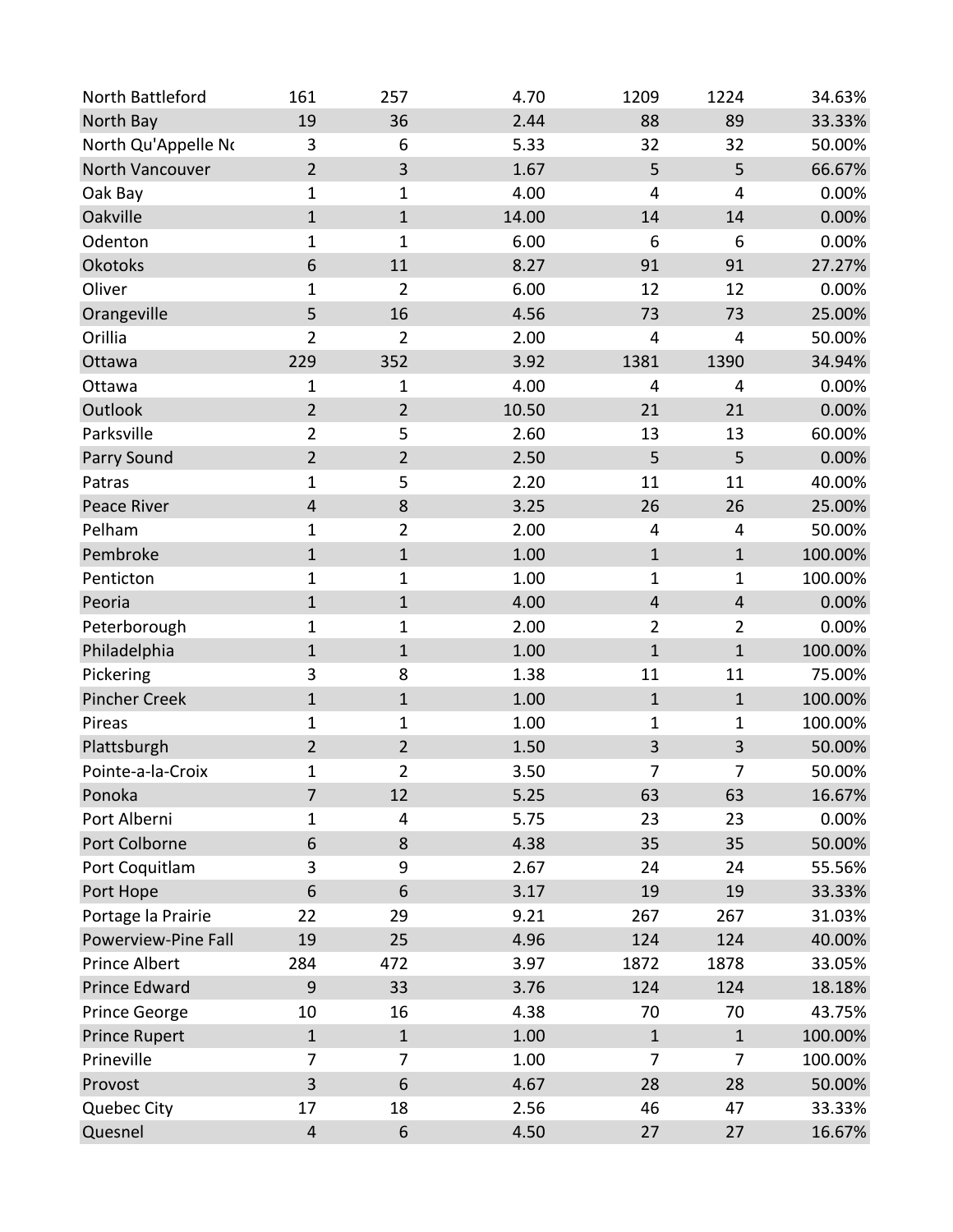| <b>Quinte West</b>     | 3              | 9              | 3.56  | 32               | 32               | 11.11%  |
|------------------------|----------------|----------------|-------|------------------|------------------|---------|
| Randolph               | $\mathbf{1}$   | $\mathbf{1}$   | 1.00  | $\mathbf{1}$     | $\mathbf{1}$     | 100.00% |
| Rankin Inlet           | 27             | 80             | 4.95  | 396              | 396              | 26.25%  |
| <b>Red Deer</b>        | 16             | 23             | 3.26  | 75               | 75               | 52.17%  |
| <b>Red Lake</b>        | 6              | 7              | 9.00  | 63               | 63               | 42.86%  |
| <b>Red Lake</b>        | $\mathbf{1}$   | $\overline{2}$ | 2.50  | 5                | 5                | 50.00%  |
| <b>Redwood Meadows</b> | $\overline{2}$ | $\overline{2}$ | 1.50  | 3                | 3                | 50.00%  |
| Regina                 | 572            | 1071           | 4.56  | 4885             | 4900             | 34.73%  |
| Renfrew                | 1              | 1              | 1.00  | 1                | $\mathbf{1}$     | 100.00% |
| Richmond               | $\mathbf{1}$   | $1\,$          | 2.00  | $\overline{2}$   | $\overline{2}$   | 0.00%   |
| Rivers                 | 1              | $\mathbf 1$    | 1.00  | $\mathbf 1$      | $\mathbf{1}$     | 100.00% |
| Roberval               | $\overline{9}$ | 17             | 4.47  | 76               | 76               | 23.53%  |
| Rocky Mountain Hou     | 20             | 28             | 7.18  | 201              | 201              | 17.86%  |
| Romulus                | $\mathbf{1}$   | $\mathbf{1}$   | 1.00  | $\mathbf 1$      | $\mathbf 1$      | 100.00% |
| Rouyn-Noranda          | 1              | $\mathbf{1}$   | 1.00  | $\mathbf{1}$     | $\mathbf{1}$     | 100.00% |
| Russell                | $\overline{2}$ | $\overline{2}$ | 3.50  | $\overline{7}$   | $\overline{7}$   | 0.00%   |
| Sacramento             | 1              | $\overline{2}$ | 2.00  | 4                | 4                | 0.00%   |
| Sagle                  | $\overline{2}$ | 3              | 10.67 | 32               | 32               | 0.00%   |
| Saguenay               | 9              | 10             | 5.30  | 53               | 53               | 30.00%  |
| Saint Paul             | $\overline{2}$ | 3              | 3.67  | 11               | 11               | 66.67%  |
| Sainte-Marguerite-d    | 5              | 16             | 3.31  | 53               | 53               | 56.25%  |
| Saint-Georges          | $\mathbf{1}$   | $\mathbf{1}$   | 2.00  | $\overline{2}$   | $\overline{2}$   | 0.00%   |
| Saint-Lin-Laurentide   | $\mathbf{1}$   | $\mathbf{1}$   | 3.00  | 3                | 3                | 0.00%   |
| Saint-Pierre           | $\mathbf{1}$   | 3              | 7.33  | 22               | 22               | 0.00%   |
| Salmon Arm             | $\overline{2}$ | $\overline{2}$ | 1.50  | 3                | 3                | 50.00%  |
| San Diego              | $\mathbf 1$    | $\overline{2}$ | 4.50  | $\boldsymbol{9}$ | $\boldsymbol{9}$ | 0.00%   |
| San Francisco          | 3              | 3              | 2.33  | 7                | 7                | 0.00%   |
| Saranac Lake           | 5              | 12             | 4.08  | 49               | 49               | 25.00%  |
| Sarnia                 | 8              | 9              | 3.33  | 30               | 30               | 33.33%  |
| Saskatoon              | 1999           | 4183           | 4.10  | 17153            | 17336            | 38.54%  |
| Sault Ste. Marie       | 42             | 90             | 3.88  | 349              | 350              | 36.67%  |
| Sault Ste. Marie       | $\mathbf 1$    | 10             | 4.60  | 46               | 46               | 20.00%  |
| SeaTac                 | $\overline{2}$ | $\overline{2}$ | 4.50  | 9                | 9                | 50.00%  |
| Seattle                | 5              | 11             | 5.64  | 62               | 62               | 9.09%   |
| Secunderabad           | $\mathbf{1}$   | $\mathbf{1}$   | 1.00  | $\mathbf{1}$     | $\mathbf{1}$     | 100.00% |
| Selkirk                | 16             | 51             | 4.39  | 224              | 224              | 29.41%  |
| Sept-Iles              | $\overline{7}$ | 19             | 2.84  | 54               | 54               | 31.58%  |
| Shawnee                | $\mathbf{1}$   | $\overline{2}$ | 2.00  | $\overline{4}$   | $\overline{4}$   | 0.00%   |
| Sherbrooke             | $\overline{2}$ | $\overline{2}$ | 2.00  | 4                | 4                | 50.00%  |
| Sherwood Park          | 17             | 20             | 3.25  | 65               | 70               | 45.00%  |
| Shinjuku City          | $\mathbf{1}$   | $\mathbf{1}$   | 1.00  | $\mathbf{1}$     | $\mathbf{1}$     | 100.00% |
| Siegen                 | $\mathbf 1$    | $\mathbf{1}$   | 2.00  | $\overline{2}$   | $\overline{2}$   | 0.00%   |
| Sifton                 | $\overline{2}$ | $\overline{2}$ | 4.50  | 9                | 9                | 0.00%   |
| Simcoe                 | $\overline{2}$ | 19             | 5.58  | 106              | 106              | 15.79%  |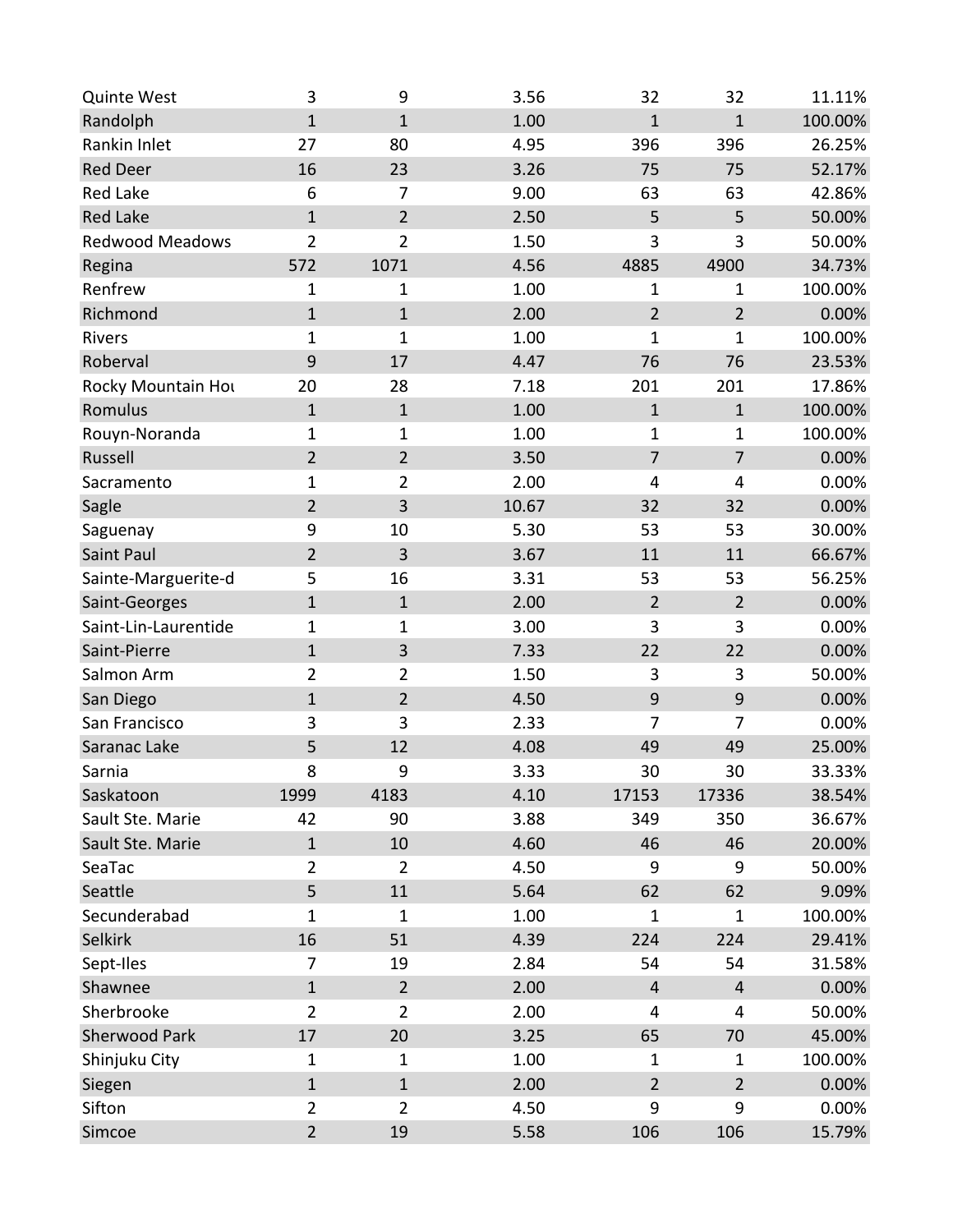| <b>Sioux Falls</b>         | $\overline{2}$          | 3              | 2.67  | 8                       | 8              | 33.33%  |
|----------------------------|-------------------------|----------------|-------|-------------------------|----------------|---------|
| Sioux Lookout              | 53                      | 88             | 4.50  | 396                     | 396            | 27.27%  |
| Smithers                   | 1                       | $\mathbf{1}$   | 5.00  | 5                       | 5              | 0.00%   |
| <b>Smiths Falls</b>        | $\mathbf{1}$            | $\mathbf 1$    | 6.00  | 6                       | 6              | 0.00%   |
| Smithtown                  | $\mathbf{1}$            | $\overline{2}$ | 4.50  | 9                       | 9              | 0.00%   |
| Smithville                 | $\mathbf{1}$            | $1\,$          | 6.00  | 6                       | 6              | 0.00%   |
| Snow Lake                  | $\overline{2}$          | $\overline{2}$ | 1.50  | 3                       | 3              | 50.00%  |
| Souris                     | $\mathbf 1$             | $\overline{2}$ | 1.50  | $\mathbf{3}$            | $\mathbf{3}$   | 50.00%  |
| South Bruce Peninsu        | $\overline{2}$          | 11             | 2.27  | 25                      | 25             | 27.27%  |
| <b>Spruce Grove</b>        | 6                       | 12             | 7.25  | 87                      | 87             | 16.67%  |
| St. Albert                 | 6                       | 9              | 3.22  | 29                      | 29             | 22.22%  |
| St. Catharines             | $\mathbf{1}$            | $\mathbf{1}$   | 1.00  | $\mathbf 1$             | $\mathbf 1$    | 100.00% |
| St. Clair Shores           | $\mathbf{1}$            | $\overline{2}$ | 4.00  | 8                       | 8              | 0.00%   |
| St. John's                 | 8                       | 27             | 9.30  | 251                     | 344            | 40.74%  |
| Ste. Anne                  | $\mathbf{1}$            | 5              | 1.80  | 9                       | 18             | 40.00%  |
| Steinbach                  | $\overline{7}$          | 17             | 5.12  | 87                      | 87             | 23.53%  |
| Stettler                   | $\mathbf{1}$            | $\overline{2}$ | 16.50 | 33                      | 33             | 0.00%   |
| Stonewall                  | 3                       | 17             | 2.71  | 46                      | 46             | 35.29%  |
| <b>Stony Plain</b>         | 8                       | 20             | 3.85  | 77                      | 77             | 45.00%  |
| Stratford                  | $\mathbf{1}$            | $\mathbf{1}$   | 8.00  | 8                       | 8              | 0.00%   |
| Sundre                     | $\mathbf{1}$            | $\mathbf 1$    | 1.00  | $\mathbf{1}$            | $\mathbf{1}$   | 100.00% |
| Surrey                     | $\overline{\mathbf{4}}$ | 5              | 4.20  | 21                      | 21             | 20.00%  |
| Swan River                 | 18                      | 41             | 3.66  | 150                     | 150            | 31.71%  |
| <b>Swift Current</b>       | 10                      | 24             | 6.33  | 152                     | 152            | 45.83%  |
| Sydney                     | 4                       | 5              | 3.80  | 19                      | 19             | 20.00%  |
| Sylvan Lake                | $\mathbf{1}$            | $\mathbf{1}$   | 2.00  | $\overline{2}$          | $\overline{2}$ | 0.00%   |
| <b>Temiskaming Shores</b>  | $\overline{2}$          | $\overline{2}$ | 4.00  | 8                       | 8              | 50.00%  |
| Terrace                    | $\overline{\mathbf{4}}$ | 22             | 4.45  | 98                      | 98             | 40.91%  |
| Teulon                     | 3                       | 5              | 1.80  | 9                       | 9              | 80.00%  |
| The Pas                    | 96                      | 230            | 3.70  | 851                     | 851            | 33.48%  |
| Thessalon                  | $\overline{2}$          | $\overline{2}$ | 3.50  | 7                       | 7              | 50.00%  |
| Thompson                   | 75                      | 197            | 5.24  | 1033                    | 1049           | 27.92%  |
| Thorold                    | 5                       | 19             | 7.58  | 144                     | 144            | 15.79%  |
| Three Hills                | $\mathbf{1}$            | $\mathbf{1}$   | 4.00  | $\overline{\mathbf{4}}$ | 4              | 0.00%   |
| Thunder Bay                | 79                      | 164            | 4.62  | 758                     | 758            | 32.32%  |
| Tillsonburg                | $\overline{\mathbf{4}}$ | $\overline{4}$ | 3.00  | 12                      | 12             | 25.00%  |
| <b>Timmins</b>             | 33                      | 41             | 3.24  | 133                     | 133            | 31.71%  |
| Toronto                    | 617                     | 1145           | 4.68  | 5360                    | 5415           | 33.19%  |
| Tower                      | $\mathbf{1}$            | $\overline{2}$ | 1.50  | 3                       | 3              | 50.00%  |
| <b>Trois-Rivieres</b>      | $\overline{\mathbf{4}}$ | 6              | 4.17  | 25                      | 25             | 16.67%  |
| <b>Tupper Lake</b>         | $\mathbf{1}$            | 1              | 12.00 | 12                      | 12             | 0.00%   |
| <b>Union charter Town:</b> | $\mathbf 1$             | $\mathbf{1}$   | 5.00  | 5                       | 5              | 0.00%   |
| Unity                      | 8                       | 13             | 4.62  | 60                      | 60             | 23.08%  |
| Usborne No. 310            | 5                       | 6              | 2.67  | 16                      | 16             | 50.00%  |